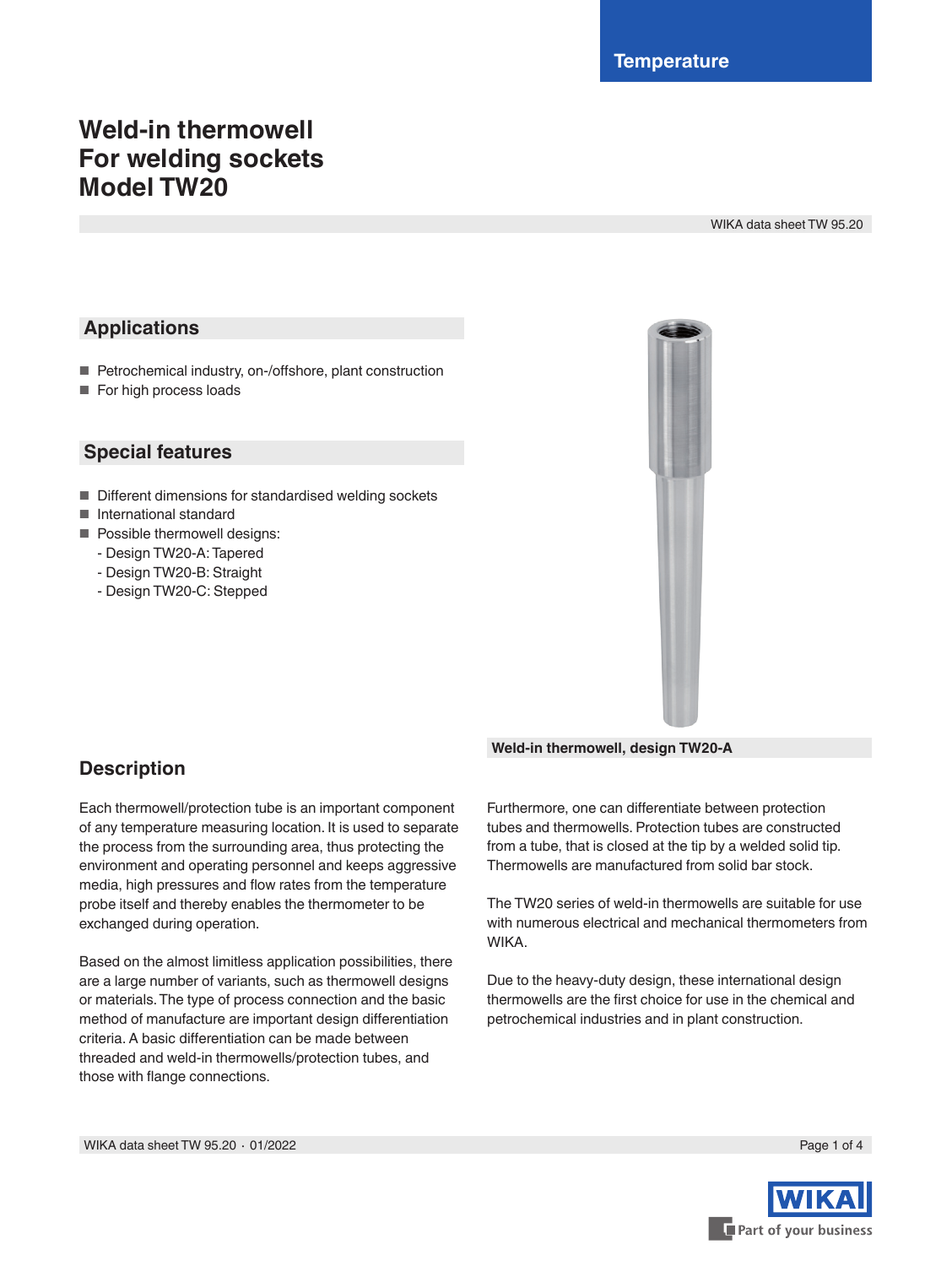## **Specifications**

| <b>Basic information</b> |                                                                                                                            |
|--------------------------|----------------------------------------------------------------------------------------------------------------------------|
| <b>Thermowell form</b>   |                                                                                                                            |
| Design TW20-A            | Tapered                                                                                                                    |
| Design TW20-B            | Straight                                                                                                                   |
| Design TW20-C            | Stepped                                                                                                                    |
| <b>Material (wetted)</b> | Stainless steel 316/316L<br>Stainless steel 304/304L<br>$\blacksquare$ A105<br>Stainless steel 1.4571<br>Special materials |
|                          | Other materials on request                                                                                                 |

| <b>Process connection</b>                                                          |                                                                                                                     |  |  |  |  |
|------------------------------------------------------------------------------------|---------------------------------------------------------------------------------------------------------------------|--|--|--|--|
| Type of process connection                                                         | $\Box$ Ø 26.7 mm [ $\frac{3}{4}$ in]<br>$\varnothing$ 33.4 mm [1 in]<br>$\blacksquare$ $\emptyset$ 48.3 mm [1.5 in] |  |  |  |  |
|                                                                                    | Other diameters on request                                                                                          |  |  |  |  |
| <b>Connection to thermometer</b>                                                   | $\blacksquare$ 1/2 NPT female thread<br>$\Box$ G 1/2 female thread                                                  |  |  |  |  |
|                                                                                    | Other threads on request                                                                                            |  |  |  |  |
| <b>Bore size</b>                                                                   | $\blacksquare$ $\emptyset$ 6.6 mm [0.260 in]<br>$\Box$ Ø 8.5 mm [0.355 in]                                          |  |  |  |  |
| <b>Insertion length U</b>                                                          | To customer specification                                                                                           |  |  |  |  |
| <b>Connection length H</b>                                                         | To customer specification                                                                                           |  |  |  |  |
| <b>Tip thickness</b>                                                               | 6.4 mm [0.25 in]                                                                                                    |  |  |  |  |
|                                                                                    | Other tip thicknesses on request                                                                                    |  |  |  |  |
| Suitable stem lengths $I_1$ (dial thermometer) with tip thickness 6.4 mm [0.25 in] |                                                                                                                     |  |  |  |  |
| Connection design S, 4 or 5                                                        | $I_1 = U + H - 10$ mm [0.4 in]                                                                                      |  |  |  |  |
| Connection design 2                                                                | $I_1 = U + H - 30$ mm [1.2 in]                                                                                      |  |  |  |  |

| <b>Operating conditions</b>                |                                                                                                                                                                                                                                |  |  |  |  |  |
|--------------------------------------------|--------------------------------------------------------------------------------------------------------------------------------------------------------------------------------------------------------------------------------|--|--|--|--|--|
| Max. process temperature, process pressure | Depending on:<br>Thermowell design<br>- Dimensions<br>- Material<br>$\blacksquare$ Process conditions<br>- Flow rate<br>- Medium density                                                                                       |  |  |  |  |  |
| Wake frequency calculation (option)        | For critical applications, is recommended as a WIKA engineering service in<br>accordance with ASME PTC 19.3 TW-2016<br>$\rightarrow$ For further information, see Technical information IN 00.15 "Wake frequency calculation". |  |  |  |  |  |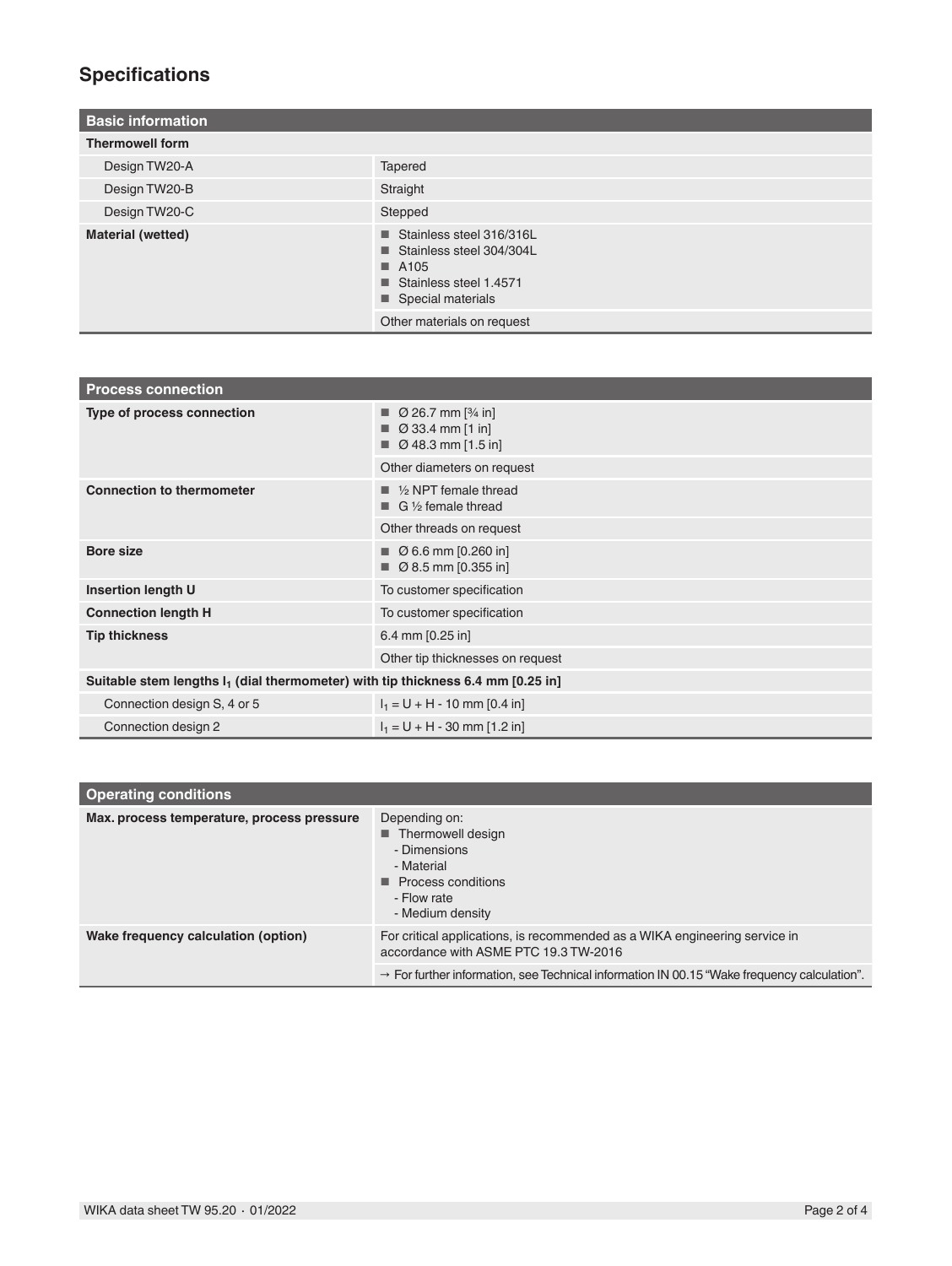## **Certificates (option)**

**Certificates**

**Certificates** ■ 2.2 test report ■ 3.1 inspection certificate

Approvals and certificates, see website

## **Dimensions in mm [in]**